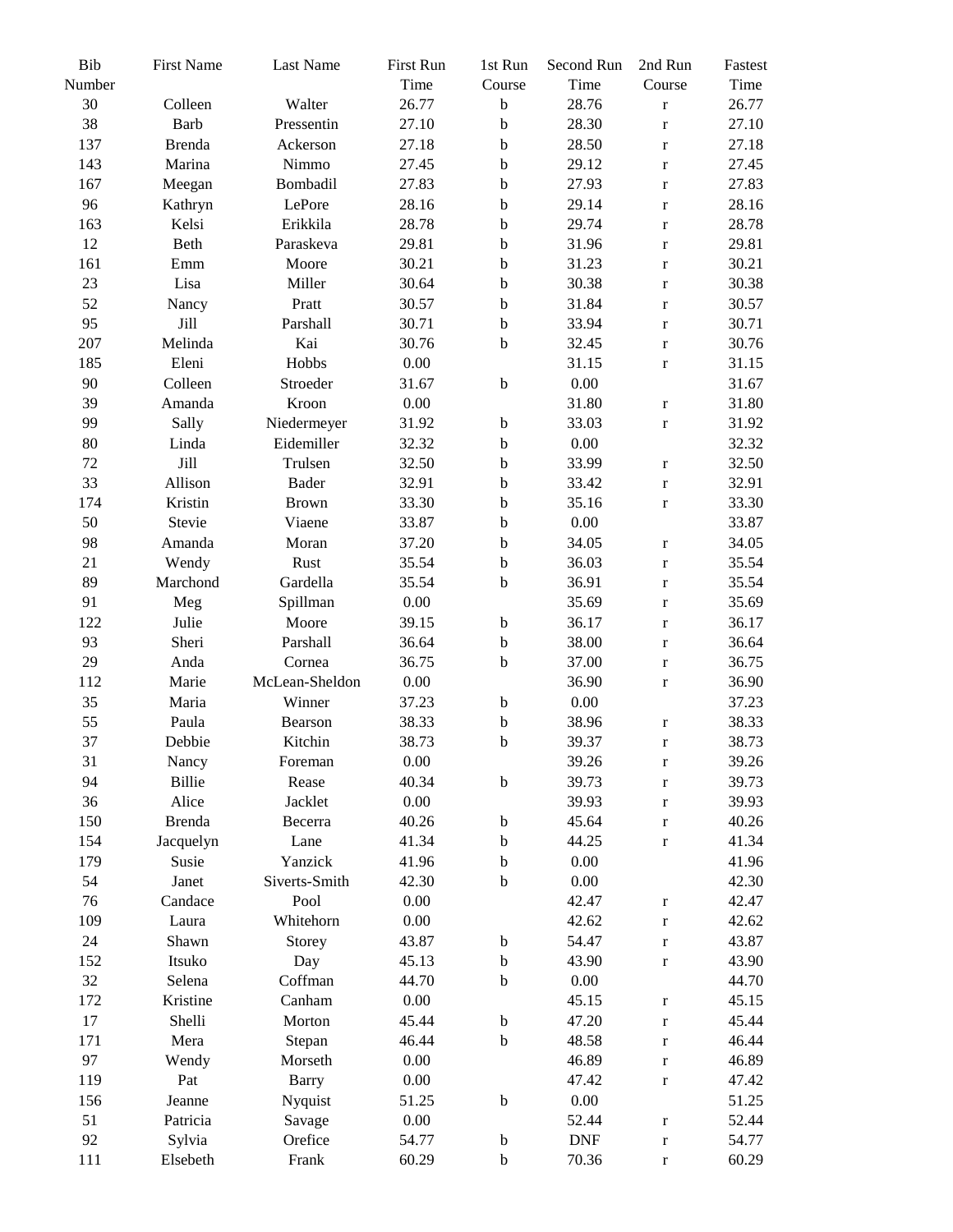| 129 | Cavlah | Dargan | $0.00\,$ | DNF      | DNF |
|-----|--------|--------|----------|----------|-----|
| 34  | Diane  | Hicks  | DNF      | $0.00\,$ | DNF |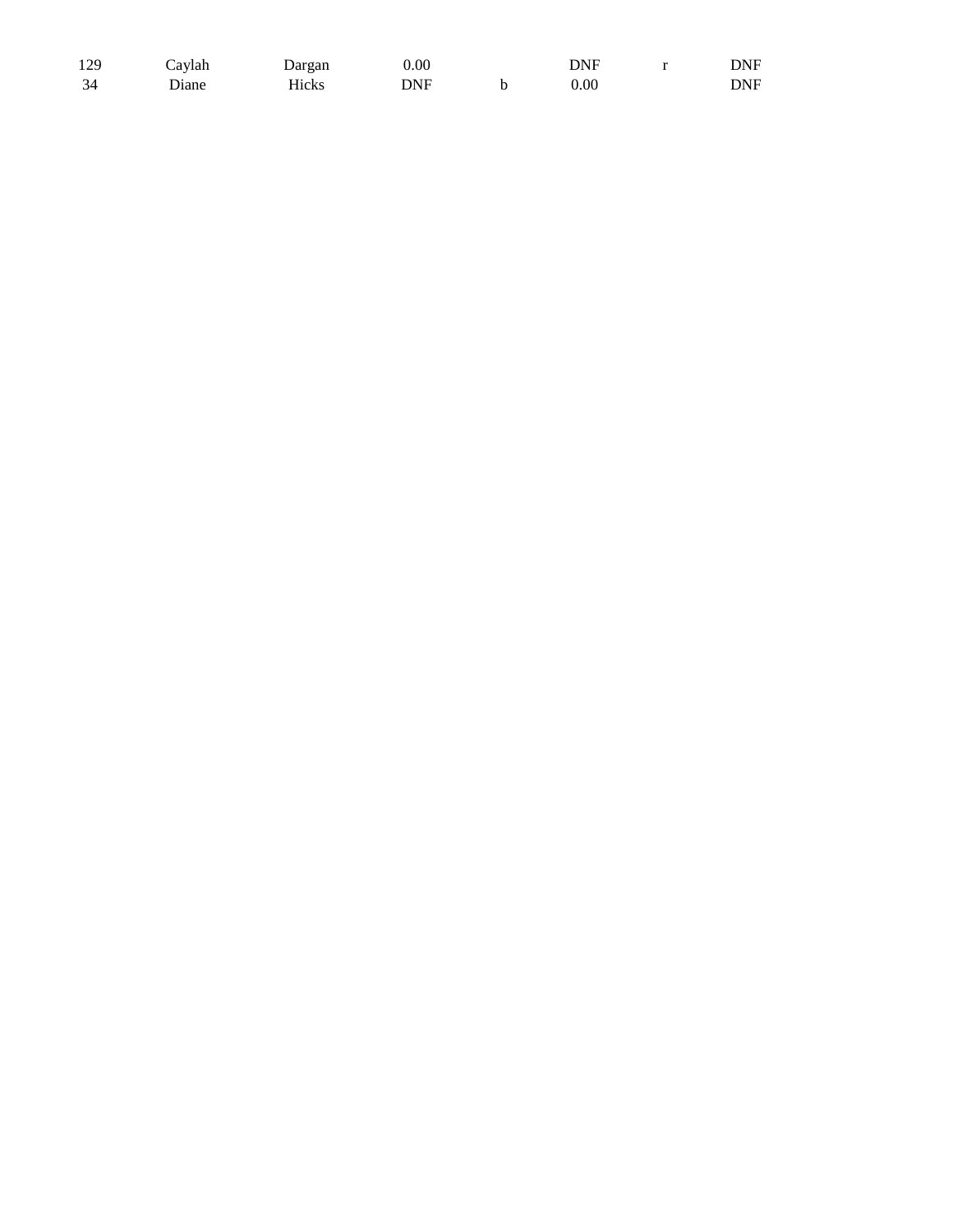| Bib<br>Number | <b>First Name</b> | <b>Last Name</b> | First Run<br>Time | 1st Run<br>Course          | Second Run<br>Time | 2nd Run<br>Course          | Fastest<br>Time |
|---------------|-------------------|------------------|-------------------|----------------------------|--------------------|----------------------------|-----------------|
| 134           | Jay               | Pollock          | 23.17             | $\mathbf b$                | 24.09              | $\mathbf r$                | 23.17           |
| 130           | Geoff             | Mihalko          | 23.82             | $\mathbf b$                | 24.23              | $\mathbf r$                | 23.82           |
| 60            | Dale              | Parshall         | 24.39             | $\mathbf b$                | 25.29              |                            | 24.39           |
| 182           | Kevin             | Chapman          | 24.50             | $\mathbf b$                | 25.26              | $\mathbf r$<br>$\mathbf r$ | 24.50           |
| 144           | Gunther           | Bergner          | 24.57             | $\mathbf b$                | 24.66              | $\mathbf r$                | 24.57           |
| 79            | Paul              | Soper            | 24.60             | $\mathbf b$                | 25.94              |                            | 24.60           |
| 198           | Scott             | Morrison         | 24.68             |                            | 26.28              | $\mathbf r$                | 24.68           |
| 66            |                   | Dodd             | 24.78             | $\mathbf b$<br>$\mathbf b$ | 24.83              | $\mathbf r$                | 24.78           |
| 100           | Peter<br>Alan     | Bean             | 24.82             | $\mathbf b$                | 28.54              | $\mathbf r$                | 24.82           |
|               | Mark              | Stanford         |                   | $\mathbf b$                |                    | $\mathbf r$                |                 |
| 132           |                   |                  | 24.95             |                            | 26.30              | $\mathbf r$                | 24.95           |
| 187           | Alex              | Ioica            | 25.12             | $\mathbf b$                | 26.22              | $\mathbf r$                | 25.12           |
| 117           | <b>Brian</b>      | Stanley          | 25.26             | $\mathbf b$                | 38.63              | $\mathbf r$                | 25.26           |
| 126           | Thomas            | Hildick          | 25.86             | $\mathbf b$                | 27.79              | $\mathbf r$                | 25.86           |
| 64            | <b>Bruce</b>      | Parshall         | 26.16             | $\mathbf b$                | 34.86              | $\mathbf r$                | 26.16           |
| 87            | Tom               | Scott            | 0.00              |                            | 26.51              | $\mathbf r$                | 26.51           |
| 46            | Daryl             | Seitzer          | 26.64             | $\mathbf b$                | 27.07              | $\mathbf r$                | 26.64           |
| 165           | Rob               | Weisskirchen     | 26.91             | $\mathbf b$                | 27.24              | $\mathbf r$                | 26.91           |
| 69            | Bob               | Lawrence         | 26.94             | $\mathbf b$                | 28.74              | $\mathbf r$                | 26.94           |
| 186           | <b>Brian</b>      | <b>Bogatin</b>   | 26.95             | $\mathbf b$                | $0.00\,$           |                            | 26.95           |
| 11            | Farzin            | Ghezel           | 27.11             | $\mathbf b$                | 28.49              | $\mathbf r$                | 27.11           |
| 10            | Chris             | Wiley            | 27.14             | $\mathbf b$                | 0.00               |                            | 27.14           |
| 131           | Gary              | Gunderson        | 0.00              |                            | 27.30              | $\mathbf r$                | 27.30           |
| 140           | Ryan              | Rooper           | 27.51             | $\mathbf b$                | 27.56              | $\mathbf r$                | 27.51           |
| 160           | Garth             | Eliason          | 27.59             | $\mathbf b$                | 29.54              | $\mathbf r$                | 27.59           |
| 176           | Paul              | Lyshaug          | 27.61             | $\mathbf b$                | $0.00\,$           |                            | 27.61           |
| 177           | Calvin            | Rasmussen        | 27.68             | $\mathbf b$                | 29.43              | $\mathbf r$                | 27.68           |
| 136           | Vladimir          | Didenko          | 27.76             | $\mathbf b$                | 30.06              | $\mathbf r$                | 27.76           |
| 205           | Jerry             | Fitzpatrick      | 27.84             | $\mathbf b$                | 28.32              | $\mathbf r$                | 27.84           |
| 192           | Greg              | Dilger           | 27.92             | $\mathbf b$                | 0.00               |                            | 27.92           |
| 190           | Dave              | Pritchard        | 27.98             | b                          | <b>DNF</b>         | $\mathbf r$                | 27.98           |
| 142           | Mark              | Conan            | 28.16             | $\mathbf b$                | 29.16              | $\mathbf r$                | 28.16           |
| 184           | Daniel            | Petrusich        | 28.31             | $\mathbf b$                | 28.25              | $\mathbf r$                | 28.25           |
| 42            | Alan              | Polaski          | 28.41             | $\mathbf b$                | 30.16              | $\mathbf r$                | 28.41           |
| 67            | Jack              | Walker           | 29.08             | $\mathbf b$                | 29.37              | $\mathbf r$                | 29.08           |
| 135           | Chad              | Harris           | 29.38             | $\mathbf b$                | 29.86              | $\mathbf r$                | 29.38           |
| 155           | Michael           | Mecham           | 29.51             | b                          | 32.89              | $\mathbf r$                | 29.51           |
| 195           | Randall           | Lew              | 29.56             | b                          | 0.00               |                            | 29.56           |
| 145           | Steve             | Claussen         | <b>DNF</b>        | b                          | 29.69              | $\mathbf r$                | 29.69           |
| 183           | Tim               | Cundari          | 29.93             | b                          | 30.16              | $\mathbf r$                | 29.93           |
| 88            | <b>Brice</b>      | Beck             | <b>DNF</b>        | $\mathbf b$                | 29.98              | $\mathbf r$                | 29.98           |
| 19            | Frank             | Hadella          | 31.28             | $\mathbf b$                | 29.99              | $\mathbf r$                | 29.99           |
| 105           | David             | Lederfine        | 30.10             | $\mathbf b$                | 32.09              | $\mathbf r$                | 30.10           |
| 58            | <b>Bruce</b>      | Kuper            | 30.30             | $\mathbf b$                | 31.14              | $\mathbf r$                | 30.30           |
| 194           | Dexter            | Hill             | 30.33             | $\mathbf b$                | 30.62              | $\mathbf r$                | 30.33           |
| 63            | Gordon            | Lusk             | 30.39             | $\mathbf b$                | 33.67              | $\mathbf r$                | 30.39           |
| 62            | John              | Orefice          | 30.41             | $\mathbf b$                | 33.90              | $\mathbf r$                | 30.41           |
| 47            | John              | <b>Barton</b>    | 30.61             | $\mathbf b$                | 30.85              | $\mathbf r$                | 30.61           |
| 151           | Terry             | Becerra          | 30.65             | $\mathbf b$                | 0.00               |                            | 30.65           |
| 120           | Phil              | Mant             | 30.67             | $\mathbf b$                | 31.24              | $\mathbf r$                | 30.67           |
| 175           | Troy              | Hall             | 30.69             | b                          | $0.00\,$           |                            | 30.69           |
| $22\,$        | Joe               | Nelson           | 30.82             | b                          | 34.27              | $\mathbf r$                | 30.82           |
| 65            | Tracy             | Livingston       | 31.56             | $\mathbf b$                | 30.84              | $\mathbf r$                | 30.84           |
| $77 \,$       | Clay              | Poppert          | 30.84             | $\mathbf b$                | 31.38              | $\mathbf r$                | 30.84           |
| 71            | Keith             | Appleman         | 0.00              |                            | 30.85              | $\mathbf r$                | 30.85           |